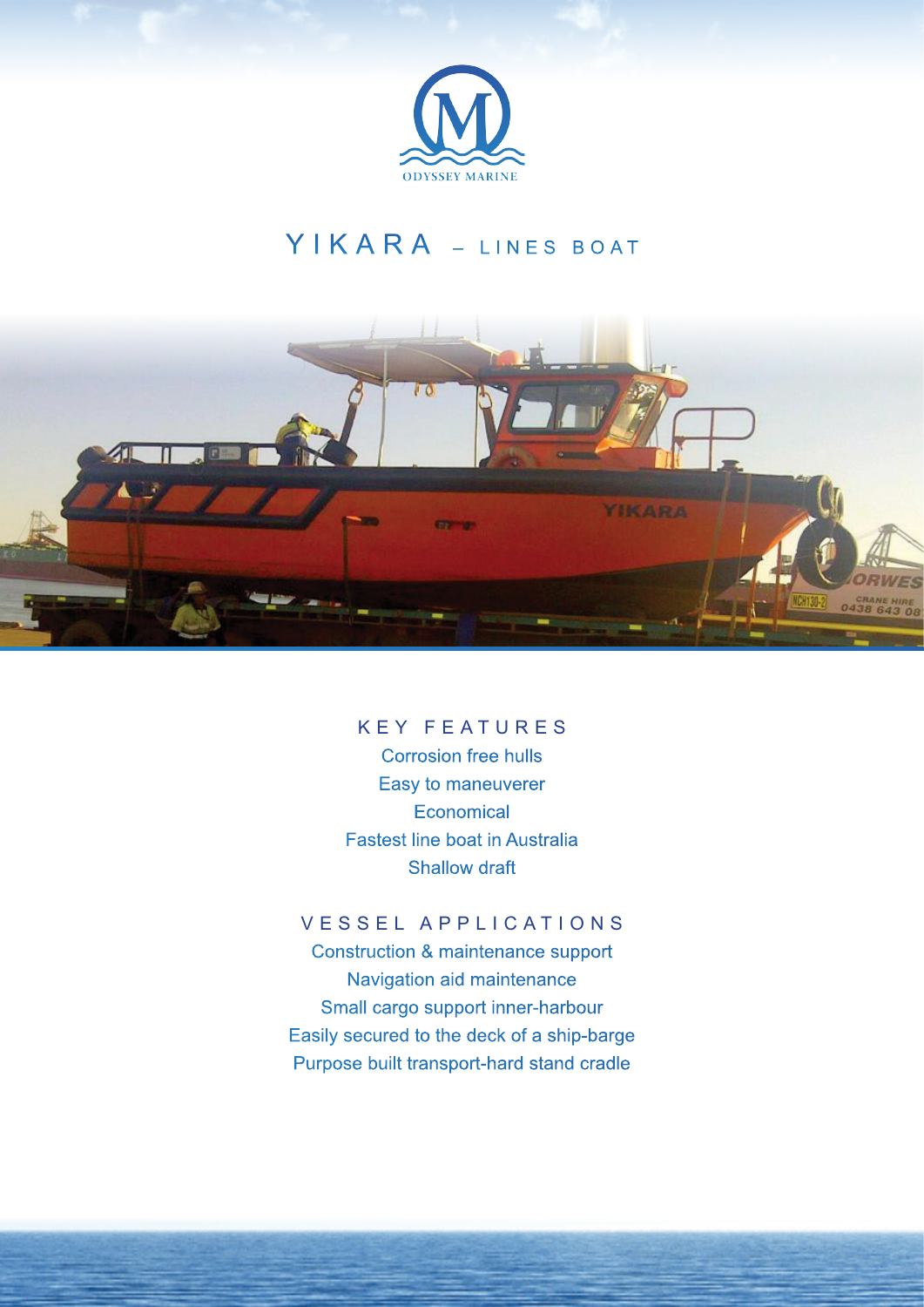| MAIN PARTICULARS:  |                                                           |
|--------------------|-----------------------------------------------------------|
| Builder:           | Polyline Marine                                           |
| Design:            | Planning reverse chine-                                   |
| Construction:      | monohull                                                  |
| $L.O.A$ :          | 10.20m                                                    |
| Waterline length:  | 9.10                                                      |
| Beam:              | 3.50m                                                     |
| Draft:             | 0.41m                                                     |
| Displacement:      | 4.2T, refer to stability booklet                          |
| Transport:         | Under own power - refer to transport options listed above |
|                    | PRINCIPAL PARTICULARS:                                    |
| Flag:              | Australian, Dept of Transport W.A                         |
| Year of build:     | 2009                                                      |
| Place of build:    | Fremantle W.A                                             |
| Class notation:    | N.S.C.V. Code, 2C                                         |
| 2C Survey:         | 30NM-safe anchorage, not more than 20NM offshore          |
| Survey:            | 8 Pax + 2 Crew-unberthed                                  |
| M & H No:          | 6472                                                      |
| S.P.V:             |                                                           |
| Call sign:         | Yikara                                                    |
| PROPULSION &       | MACHINERY                                                 |
| No. of mains:      | 1                                                         |
| Engines HP:        | 1 x 440HP                                                 |
| Fuel Type:         | <b>Diesel</b>                                             |
| Make:              | <b>YANMAR</b>                                             |
| Propulsion:        | Water jet                                                 |
| Engine monitoring: | Analogue                                                  |
| Steering:          | Hydraulic                                                 |
| PERFORMANCE:       |                                                           |
| Economical speed:  | 10 knots                                                  |
| Cruise speed:      | 18 knots                                                  |
| Max speed:         | 25 knots                                                  |
| Fuel survey:       | 5 litres p/hr                                             |
| Fuel economical:   | 25 litres p/hr                                            |
| Fuel cruising:     | 65 litres p/hr                                            |
| Fuel max:          | 80 litres p/hr                                            |
| Range economy:     | 140 NM-30% reserve                                        |
| Range cruising:    | 97 NM-30% reserve                                         |
| Range max:         | 110 NM-30% reserve                                        |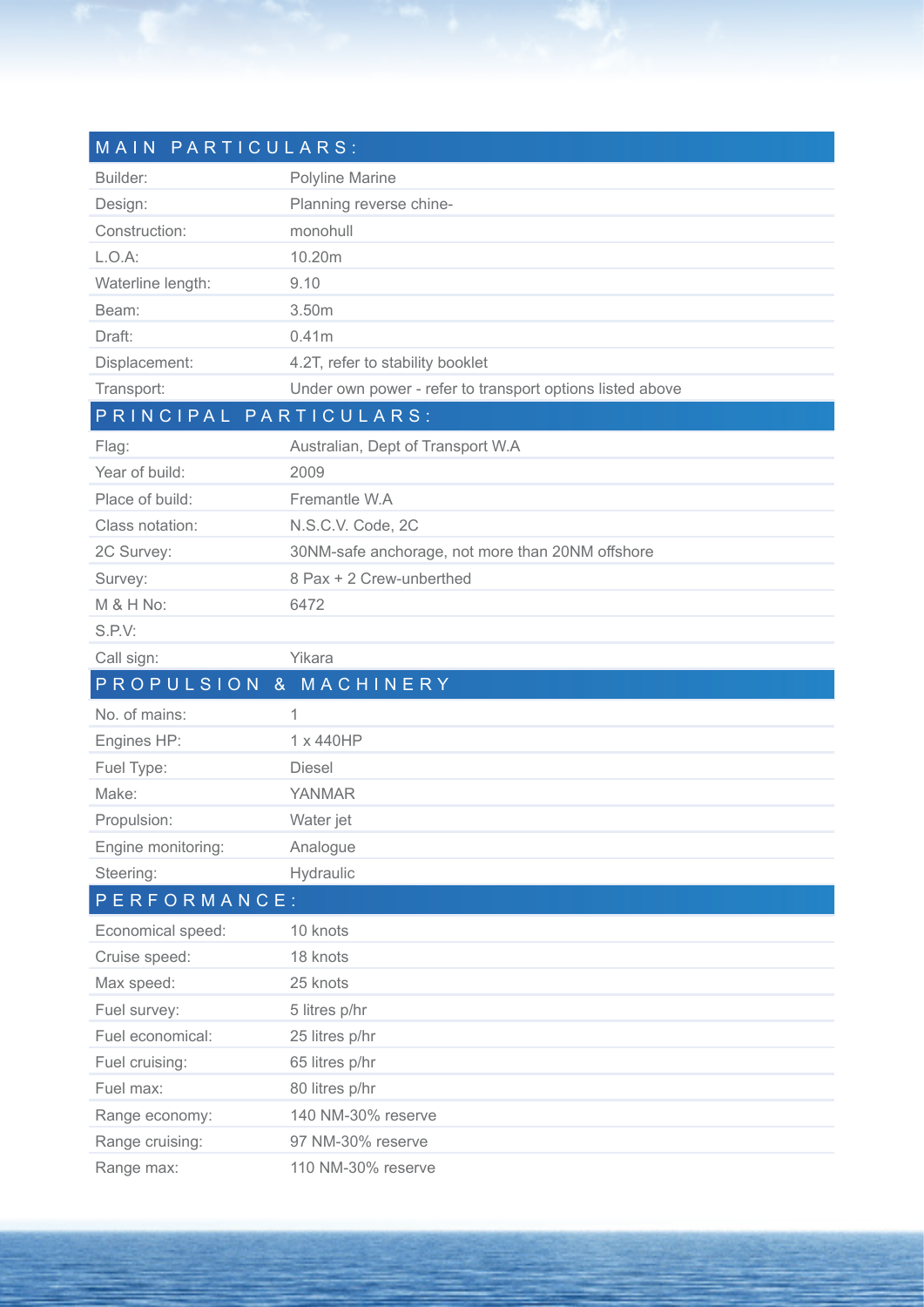| LIGHTING:                                       |                                      |  |
|-------------------------------------------------|--------------------------------------|--|
| Floods:                                         | $1 \times$ fwd and $1 \times$ aft    |  |
| Search:                                         | 1 x portable                         |  |
| Environmental:                                  |                                      |  |
| PUBLICATIONS:                                   |                                      |  |
| To meet class survey &<br>industry requirements | Yes                                  |  |
| SAFETY GEAR                                     | & FIRE EQUIPMENT:                    |  |
| To meet class survey &<br>industry requirements | Yes                                  |  |
| CREW TRANSFER POINTS:                           |                                      |  |
| Push up bow:                                    | 1300mm                               |  |
| Open transom:                                   | 800mm                                |  |
| Alongside:                                      | 1300mm                               |  |
| DECK AREA:                                      |                                      |  |
| Deck area:                                      | 10.20M2 accessible (70%)             |  |
| Deck dimensions:                                | 3.80 x 2.70 metres clear- internal   |  |
|                                                 | DECK & CARGO CAPABILITIES:           |  |
| Deck strength:                                  | Refer to stability notation          |  |
| Deck cargo:                                     | Misc. cargo and pallet cages         |  |
| TANKS:                                          |                                      |  |
| Fuel oil:                                       | 1 x 500 litre tank                   |  |
| Fresh water:                                    | $1 \times 50$ litres                 |  |
| BILGE SYSTEMS:                                  |                                      |  |
| Bilge monitoring:                               | Digital                              |  |
| Automatic pumps:                                | Yes                                  |  |
| Hand pumps:                                     | Yes                                  |  |
| Electric pumps:                                 |                                      |  |
| Mechanical pumps:                               | Yes                                  |  |
| Portable salvage pump:                          |                                      |  |
| FENDERING:                                      |                                      |  |
| Air craft tyres-bow:                            | Yes                                  |  |
| Air craft tyres-shears:                         | Yes                                  |  |
| Air craft tyres-stern 1/4:                      | Yes                                  |  |
| <b>Fixed D-Section</b><br>polypropylene:        | Top sides, stern 1/4, bow & transom. |  |